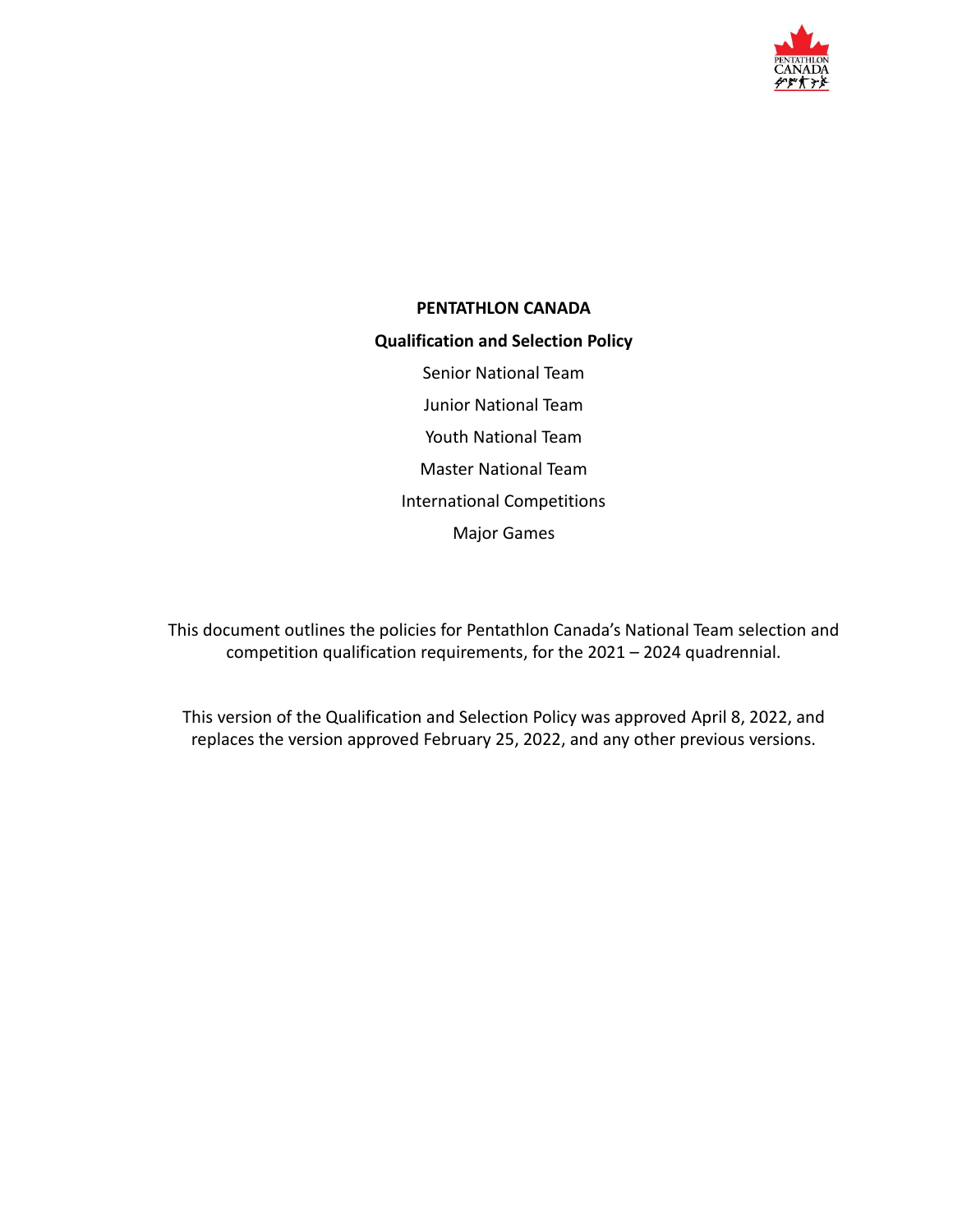

#### **Introduction**

Pentathlon Canada is dedicated to developing high performance athletes with a focus on competing at the highest levels of international competitions. Its mandate and the nature of its HP policies are invested in best serving that mission; qualification and performance at Major Games and Major Championships. This document outlines the policies as they pertain to National Team qualification and competition selection.

For clarifications or questions on the content of the Selection Policy, please contact the Pentathlon Canada HPD at [ian.soellner@gmail.com.](mailto:ian.soellner@gmail.com)

Policy amendments will be communicated to Pentathlon Canada members.

## **Pentathlon Canada National Team Criteria**

- Current Pentathlon Canada registered member.
- Canadian citizen with a valid passport.
- Participation in the most recent National Pentathlon Championships. \*
- Signed NSO Athlete Agreement.
- When applicable, satisfaction of COC and UIPM criteria.
- Completion of Respect in Sport for Activity Leaders.

#### **Specific National Team Standards**

• The following must be satisfied in addition to the above requirements.

\* Allowable Exemption: Criteria for a waiver shall include but not be limited to; injury, school requirements, personal family emergencies, conflicting international competitions or other extenuating circumstances confirmed by Pentathlon Canada High Performance Director.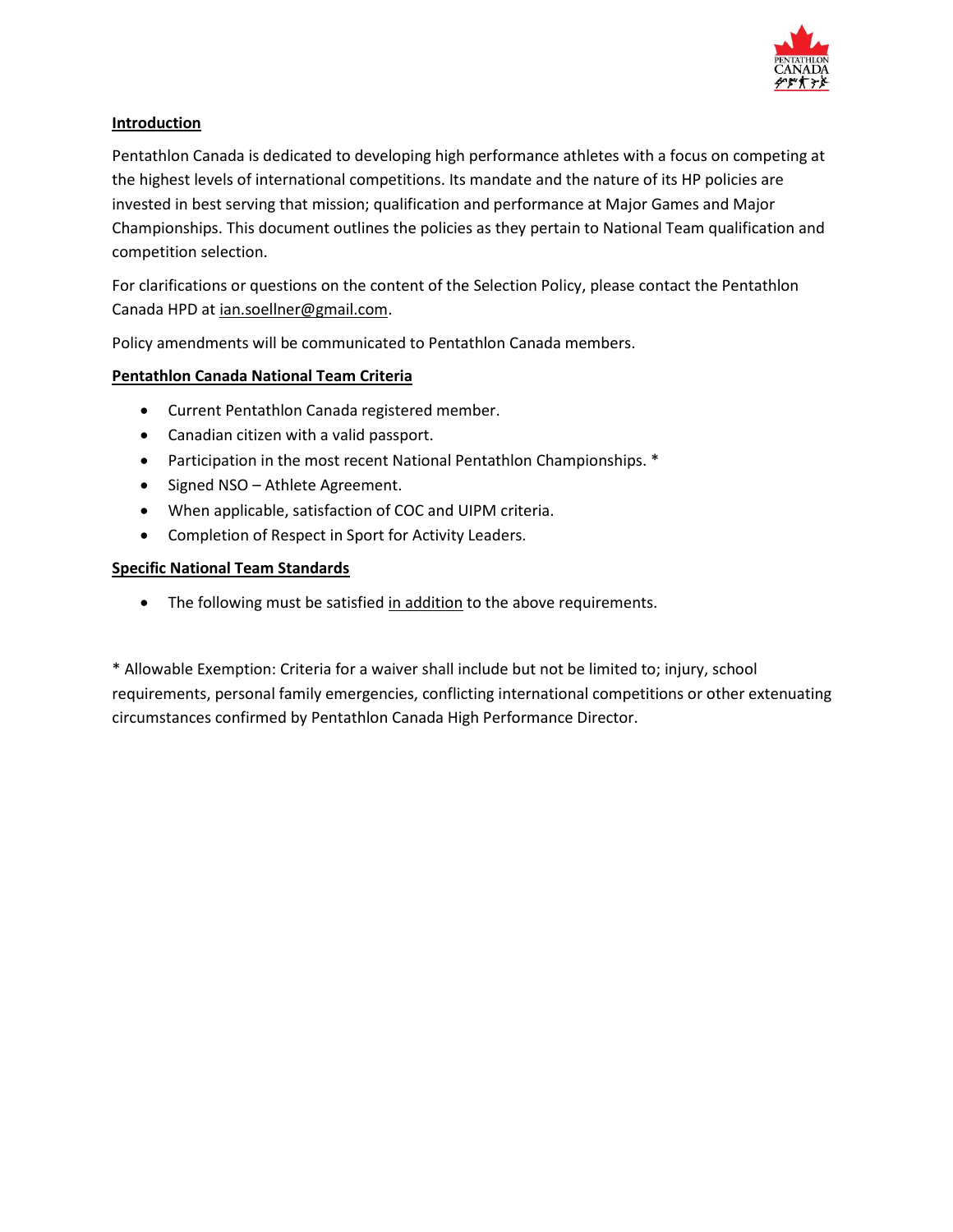

| <b>National</b><br>Team | <b>Standards</b>                                                                                                                                                                                                                                                                                                                                                                                                                                                                                                                                                                                                                                                                                                                                                                                                                                                                                                                                                                                                                                                                         | Competitions                                                            |
|-------------------------|------------------------------------------------------------------------------------------------------------------------------------------------------------------------------------------------------------------------------------------------------------------------------------------------------------------------------------------------------------------------------------------------------------------------------------------------------------------------------------------------------------------------------------------------------------------------------------------------------------------------------------------------------------------------------------------------------------------------------------------------------------------------------------------------------------------------------------------------------------------------------------------------------------------------------------------------------------------------------------------------------------------------------------------------------------------------------------------|-------------------------------------------------------------------------|
| Senior                  | . Men: Achieve a score equal to or greater than 1355 points during the preceding or current<br>season at a UIPM, Pentathlon Canada National Championships or Canada Cup Senior Event;<br>. Women: Achieve a score equal to or greater than 1230 points during the preceding or current<br>season at a UIPM, Pentathlon Canada National Championships or Canada Cup Senior Event;<br>• Senior riding license;<br>• Evidence of a complete pentathlon training program;                                                                                                                                                                                                                                                                                                                                                                                                                                                                                                                                                                                                                    | UIPM Category A, B & C events                                           |
| Junior                  | • Athletes must be within the UIPM designated age group category.<br>• Refers to athletes qualified for Junior World Championships;<br>. Men: Achieve a score equal to or greater than 1285 points during the preceding or current<br>season at a UIPM, Pentathlon Canada Junior or Senior National Championships or Canada Cup<br>Junior or Senior Event;<br>. Women: Achieve a score equal to or greater than 1170 points in preceding or current season<br>at a UIPM, Pentathlon Canada Junior or Senior National Championships or Canada Cup Junior<br>or Senior Event;<br>· Junior riding license;<br>• Evidence of a complete pentathlon training program;<br>. Dedicated personal coach engagement with national development team coach;                                                                                                                                                                                                                                                                                                                                          | <b>UIPM JR World Championships</b><br><b>UIPM Junior Competitions</b>   |
| Youth                   | • Athletes must be within the UIPM designated age group category.<br>• Refers to athletes qualified for Youth World Championships;<br>. U19 Men: Achieve a score equal to or greater than 965 points in preceding or current season<br>at a UIPM, Pentathlon Canada National Championships or Canada Cup U19 event (4-event).<br>. U17 Men: Achieve a score equal to or greater than 745 points in preceding or current season<br>at a UIPM, Pentathlon Canada National Championships or Canada Cup U17 event (3-event).<br>. U19 Women: Achieve a score equal to or greater than 775 points in preceding or current<br>season at a UIPM, Pentathlon Canada National Championships or Canada Cup event U19<br>competition (4-event).<br>. U17 Women: Achieve a score equal to or greater than 615 points in preceding or current<br>season at a UIPM, Pentathlon Canada National Championships or Canada Cup event U17<br>competition (3-event).<br>• Evidence of a complete pentathlon training program;<br>. Dedicated personal coach engagement with national development team coach; | <b>UIPM Youth World Championships</b><br><b>UIPM Youth Competitions</b> |
|                         | <b>Standards</b>                                                                                                                                                                                                                                                                                                                                                                                                                                                                                                                                                                                                                                                                                                                                                                                                                                                                                                                                                                                                                                                                         | Competitions                                                            |
| <b>Masters</b>          | • Master riding license (if participating in equestrian phase);                                                                                                                                                                                                                                                                                                                                                                                                                                                                                                                                                                                                                                                                                                                                                                                                                                                                                                                                                                                                                          | <b>UIPM Masters Competitions</b>                                        |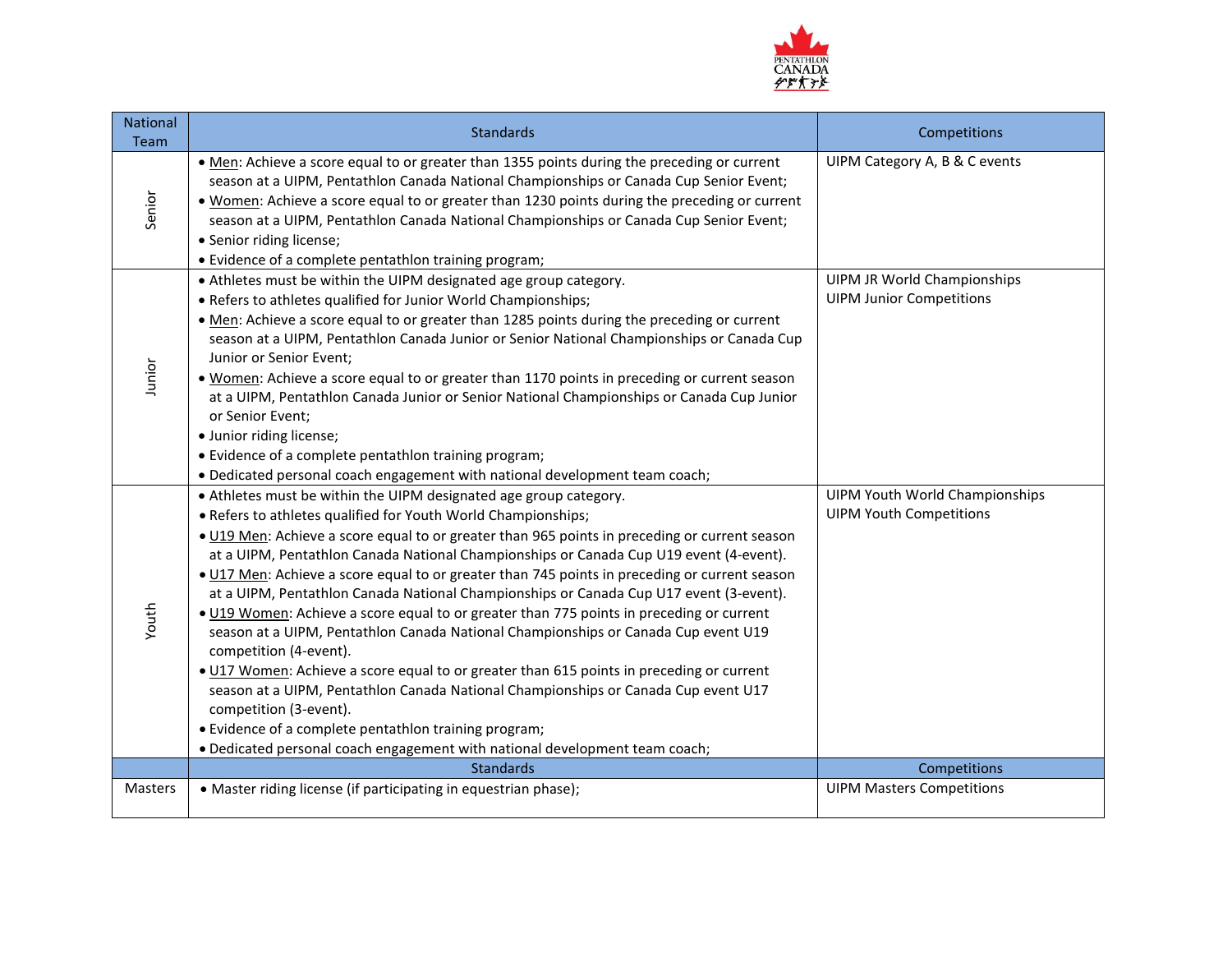

| Development<br>Team | Criteria                                                                                                                                                                                                                                                                                                                                                                                                                                                                                                                                                                                                                                                                                                                                                                                                                                                                                                                                                                                                                                            | Competitions                                                        |
|---------------------|-----------------------------------------------------------------------------------------------------------------------------------------------------------------------------------------------------------------------------------------------------------------------------------------------------------------------------------------------------------------------------------------------------------------------------------------------------------------------------------------------------------------------------------------------------------------------------------------------------------------------------------------------------------------------------------------------------------------------------------------------------------------------------------------------------------------------------------------------------------------------------------------------------------------------------------------------------------------------------------------------------------------------------------------------------|---------------------------------------------------------------------|
| Senior              | .4 Men: Achieve a score equal to or greater than 1285 points (5-event) or 1000 points (4-<br>event) in the preceding or current season at a UIPM or Pentathlon Canada National<br>Championships or Canada Cup Senior event;<br>.4 Women: Achieve a score equal to or greater than 1170 points (5-event) or 885 points (4-<br>event) in the preceding or current season at a UIPM or Pentathlon Canada National<br>Championships or Canada Cup Senior event;<br>• Evidence of a complete pentathlon training program;                                                                                                                                                                                                                                                                                                                                                                                                                                                                                                                                | UIPM Category B & C events<br>Pan American Championships            |
| Junior              | • Athletes must be within the UIPM designated age group category.<br>• Men: Achieve a score equal to or greater than 1220 points (5-event) or 980 points (4-<br>event) in preceding or current season at a UIPM, Pentathlon Canada National<br>Championships or Canada Cup Junior or Senior event;<br>. Women: Achieve a score equal to or greater than 1110 points (5-event) or 860 (4-event)<br>in preceding or current season at a UIPM, Pentathlon Canada National Championships or<br>Canada Cup Junior or Senior event;<br>• Evidence of a complete pentathlon training program;<br>. Dedicated personal coach engagement with national development team coach;                                                                                                                                                                                                                                                                                                                                                                               | UIPM Junior Competitions (except for<br><b>World Championships)</b> |
| Youth               | • Athletes must be within the UIPM designated age group category.<br>. U19 Men: Achieve a score equal to or greater than 915 points in preceding or current<br>season at a UIPM, Pentathlon Canada National Championships or Canada Cup event U19<br>competition (4-event);<br>. U17 Men: Achieve a score equal to or greater than 710 points in preceding or current<br>season at a UIPM, Pentathlon Canada National Championships or Canada Cup event<br>U17competition (3-event);<br>• U19 Women: Achieve a score equal to or greater than 740 points in preceding or current<br>season at a UIPM, Pentathlon Canada National Championships or Canada Cup event U19<br>competition (4-event);<br>. U17 Women: Achieve a score equal to or greater than 585 points in preceding or current<br>season at a UIPM, Pentathlon Canada National Championships or Canada Cup event U17<br>competition (3-event)<br>• Evidence of a complete pentathlon training program;<br>. Dedicated personal coach engagement with national development team coach; | UIPM Youth Competitions (except for<br><b>World Championships)</b>  |